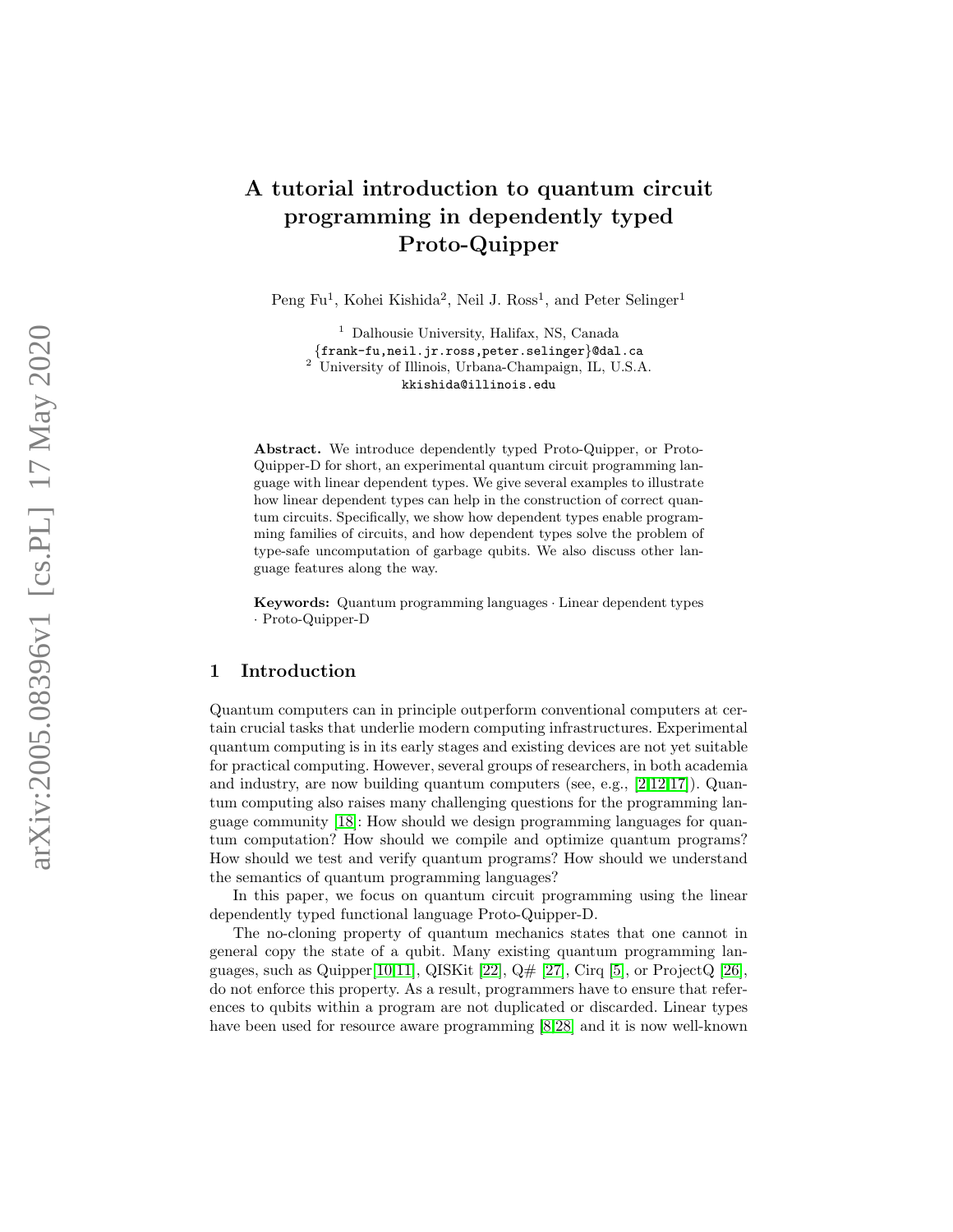that they can be used to enforce no-cloning [\[25\]](#page-16-3). A variety of programming languages use linear types for quantum circuit programming, e.g., Proto-Quipper-S [\[24\]](#page-15-8), Proto-Quipper-M [\[23\]](#page-15-9), and QWire [\[20\]](#page-15-10). All well-typed programs in these languages satisfy the no-cloning property.

Dependent types [\[15\]](#page-15-11) have been one of the main focuses in programming language and type system research in the past decades. Dependent types make it possible to express program invariants and constraints using types [\[1,](#page-14-1)[3,](#page-15-12)[6\]](#page-15-13). In the context of quantum circuit programming, dependent types are useful for expressing parameterized families of circuits. For example, one can define a function that inputs a size and outputs a circuit of the corresponding size. Because the type of the output circuit is indexed by the size argument, errors due to an attempt to compose mismatched circuits are detected at compile time. Another important application of dependent types is the type-safe management of garbage qubits, which we discuss in Section [4.](#page-10-0)

We introduce an experimental quantum circuit programming language called dependently typed Proto-Quipper, or Proto-Quipper-D for short. Following Quipper, Proto-Quipper-D is a functional language with quantum data types and aims to provide high-level abstractions for constructing quantum circuits. Like its predecessors Proto-Quipper-S and Proto-Quipper-M, the Proto-Quipper-D language relies on linear types to enforce no-cloning. Proto-Quipper-D additionally features the use of linear dependent types to facilitate the type-safe construction of circuit families [\[7\]](#page-15-14). This paper provides a practical introduction to programming in Proto-Quipper-D.

The paper is structured around several programming examples that showcase the use of linear dependent types in Proto-Quipper-D.

- We give an introduction to dependent types by showing how to use them to prove basic properties of addition in Section [2.](#page-1-0)
- We show how to program with families of quantum circuits in Section [3.](#page-3-0)
- We give a new application of existential dependent types and show how it simplifies the construction of certain reversible quantum circuits in Section [4.](#page-10-0)

An implementation of Proto-Quipper-D is available at: [https://gitlab.com/](https://gitlab.com/frank-peng-fu/dpq-remake) [frank-peng-fu/dpq-remake](https://gitlab.com/frank-peng-fu/dpq-remake).

# <span id="page-1-0"></span>2 An introduction to dependent types

Proto-Quipper-D supports programming by recursion and pattern matching. For example, the following is a program that defines the addition of Peano numbers.

```
data Nat = Z | S Nat
add : !(Nat \rightarrow Nat \rightarrow Nat)add n m =
   case n of
      Z \rightarrow mS \nightharpoonup -> S (add n' \nightharpoonup m)
```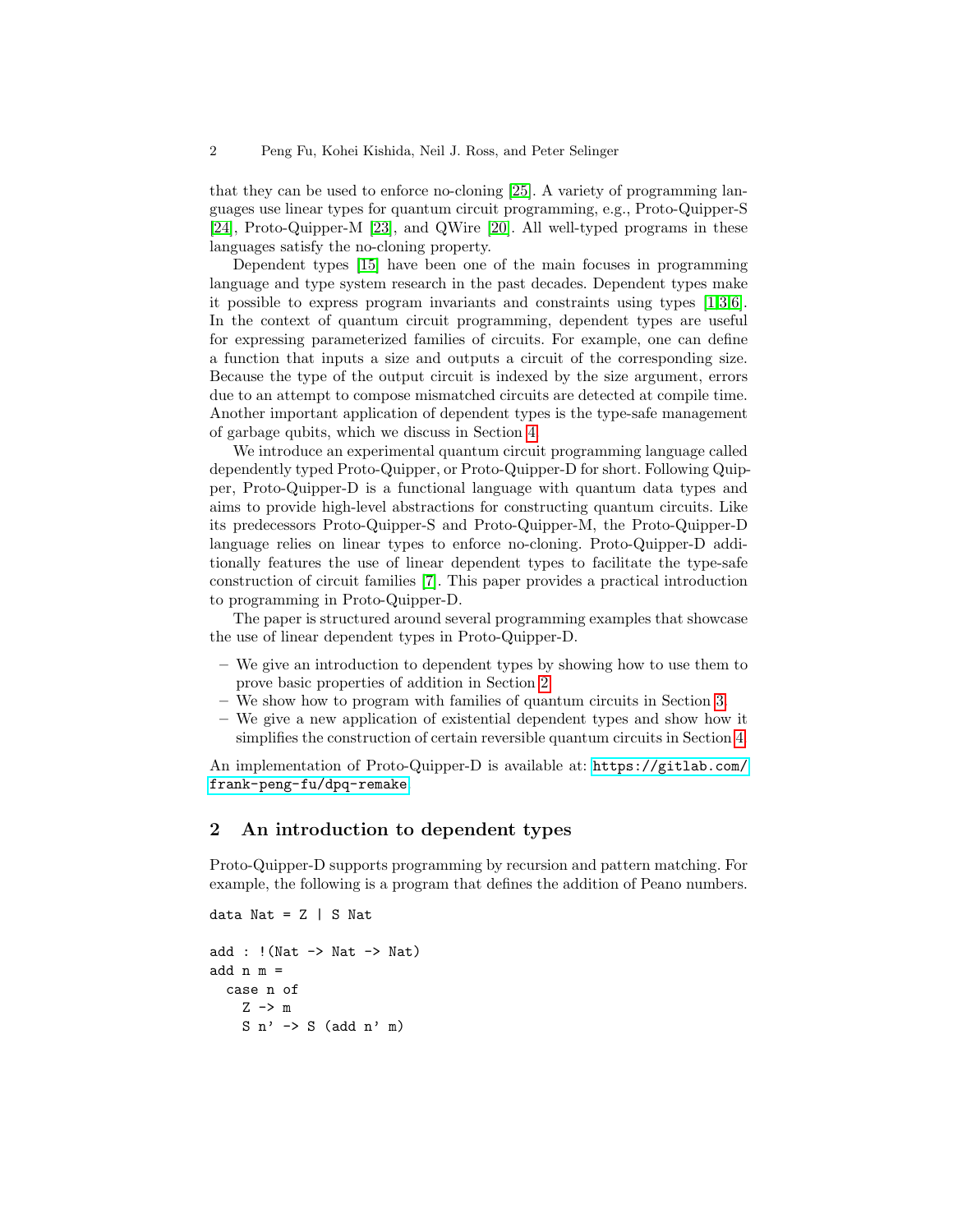In the above program, we use the keyword data to define an algebraic data type in the style of Haskell 98 [\[21\]](#page-15-15). The type checker will analyze the data type declaration and determine that Nat is a *parameter type* (or *non-linear type*). In Proto-Quipper-D, parameter types are types that can be freely duplicated and discarded. The addition function has type !(Nat -> Nat -> Nat). The exclamation mark (pronounced "bang") in front of a function type makes that type a parameter type. This means that addition is a reusable function, i.e., it can be used multiple times. The type of a non-reusable function would be of the form a -> b and in particular would not be prefixed by a !. In contrast to a reusable function, a non-reusable function must be used exactly once. This guarantees that any quantum data embedded in the function does not get inadvertently duplicated or discarded. Proto-Quipper-D requires all top-level declarations to have parameter types, making them reusable.

With dependent types, we can even encode properties of programs in types. In Proto-Quipper-D, dependent function types are of the form  $(x : A) \rightarrow B$ , where the type B may optionally mention the variable x. We can think of this dependent function type as the universal quantification  $\forall x : A \cdot B$  of predicate logic. Dependent types therefore allow us to represent properties of programs as types. For example, the following programs correspond to proofs of basic properties of addition.

```
addS : ! (p : Nat \rightarrow Type) \rightarrow (n m : Nat) \rightarrowp (add n (S m)) -> p (add (S n) m)
addS p n m h =
  case n of
    Z -> h
    S n' -> addS (\lambda y -> p (S y)) n' m h
addZ : ! (p : Nat -> Type) -> (n : Nat) -> p (add n Z) -> p n
addZ p n h = case n of
                 Z -> h
                 S n' -> addZ (\lambda y -> p (S y)) n' h
```
The type of addS expresses the theorem that for all natural numbers  $n$  and  $m$ , we have  $n + Sm = Sn + m$ . However, rather than using an equality symbol, we use the so-called *Leibniz equality*. Leibniz defined two things to be equal if they have exactly the same properties. Therefore, the type of **addS** states that for any property  $p : Nat \rightarrow Type$  of natural numbers, and for all natural numbers n, m, if add n (S m) has the property p, then add (S n) m has the property p. Similarly, the type of addZ expresses the fact that  $n + Z = n$ .

Note how the types of dependent type theory play a dual role: on the one hand, they can be read as types specifying the inputs and outputs of functional programs; on the other hand, they can be read as logical statements. This is the so-called *propositions-as-types* paradigm [\[9\]](#page-15-16). For example, the last arrow " $\rightarrow$ " in the type of addS can be interpreted both as a function type and as the logical implication symbol. This works because a proof of an implication is actually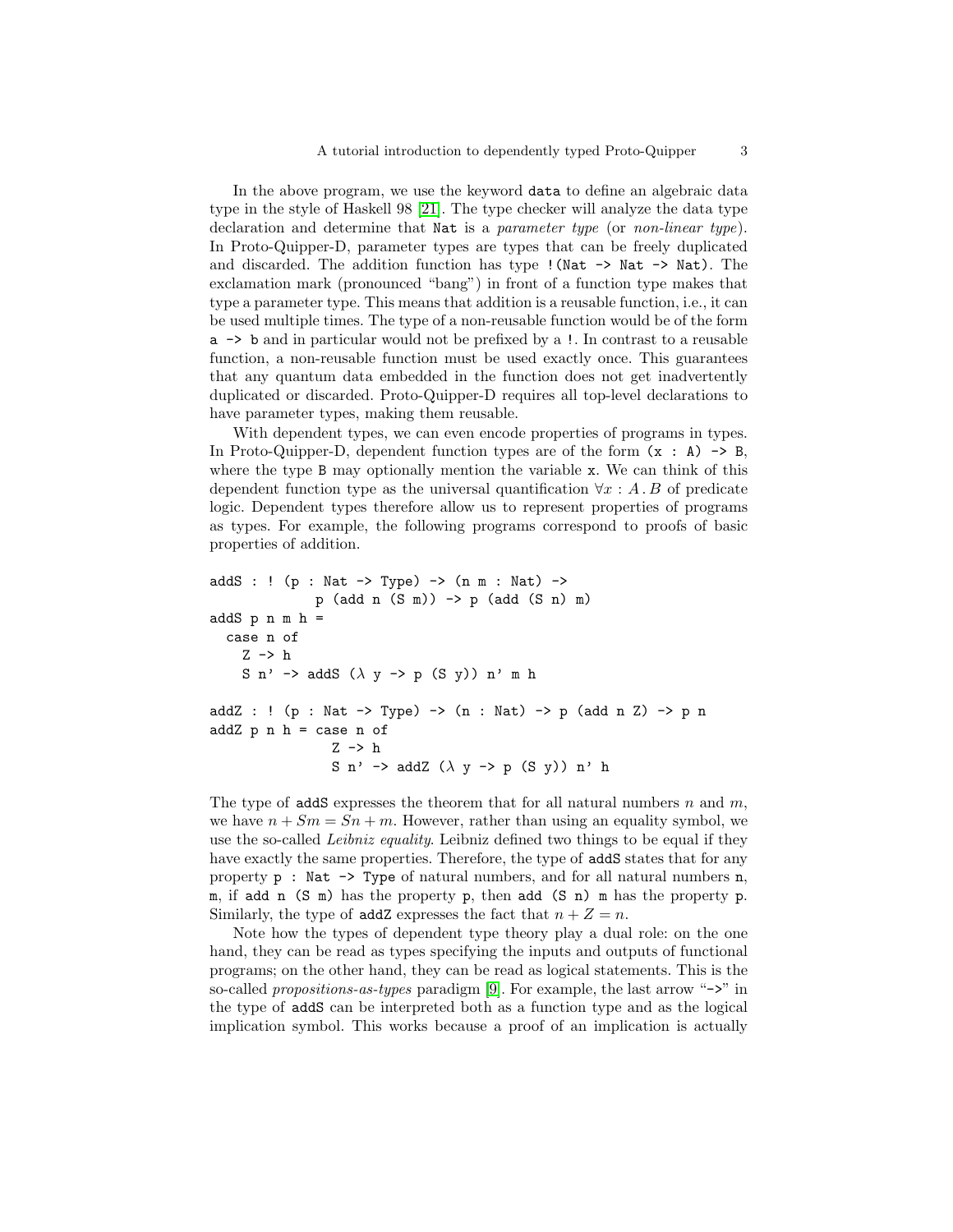a function that transforms evidence for the hypothesis into evidence for the conclusion.

Indeed, not only does the type of the function addS corresponds to a theorem, but the actual code of addS corresponds to its proof. For example, in the branch when  $n$  is  $Z$ , the variable  $h$  has type  $p$  (add  $Z$  ( $S$  m)), which equals  $p$  ( $S$  m) by the definition of add. This branch is expecting an expression of type p (add  $(S Z)$  m), which equals p  $(S m)$  by definition of add, so the type-checking of h succeeds.

In practice, we can sometimes use the above equality proofs to convert one type to another. We will give examples of this in Section [3.2.](#page-6-0) However, we emphasize that Proto-Quipper-D is designed for quantum circuit programming, not general theorem proving like languages such as Coq and Agda. The only kind of primitive propositions we can have are equalities, and the support of dependent data types is limited to simple types, as discussed in Section [3.1.](#page-5-0)

# <span id="page-3-0"></span>3 Programming quantum circuits

We use the keyword object to introduce simple linear objects such as bits and qubits, representing primitive wires in circuits. We use the keyword gate to introduce a primitive gate. As far as Proto-Quipper-D is concerned, gates are uninterpreted; they simply represent basic boxes that can be combined into circuits. Each primitive gate has a type specifying its inputs and outputs.

```
object Qubit
object Bit
gate H : Qubit -> Qubit
gate CNot : Qubit -> Qubit -> Qubit * Qubit
gate Meas : Qubit -> Bit
gate Discard : Bit -> Unit
gate Init0 : Unit -> Qubit
gate C_X : Qubit -> Bit -> Qubit * Bit
gate C_Z : Qubit -> Bit -> Qubit * Bit
```
The above code declares primitive types Qubit and Bit and a number of gates. For example, the gate H is a reusable linear function of type  $!(\text{Qubit} \rightarrow \text{Qubit})$ , which, by convention, represents the Hadamard gate. Note that the type checker automatically adds the ! to gate declarations, so it is not necessary to do so manually. The type expression Qubit \* Qubit denotes the tensor product of two qubits, and thus, the controlled-not gate CNot has two inputs and two outputs (where, by convention, the first input is the target and the second is the control). By linearity, the arguments of the CNot can only be used once. Thus, an expression such as CNot x x will be rejected by the type checker because the argument x is used twice. The gate Meas corresponds to a measurement, turning a qubit into a classical bit. The type Unit represents the unit of the tensor product, i.e., a bundle of zero wires. Thus, the gate Discard can be used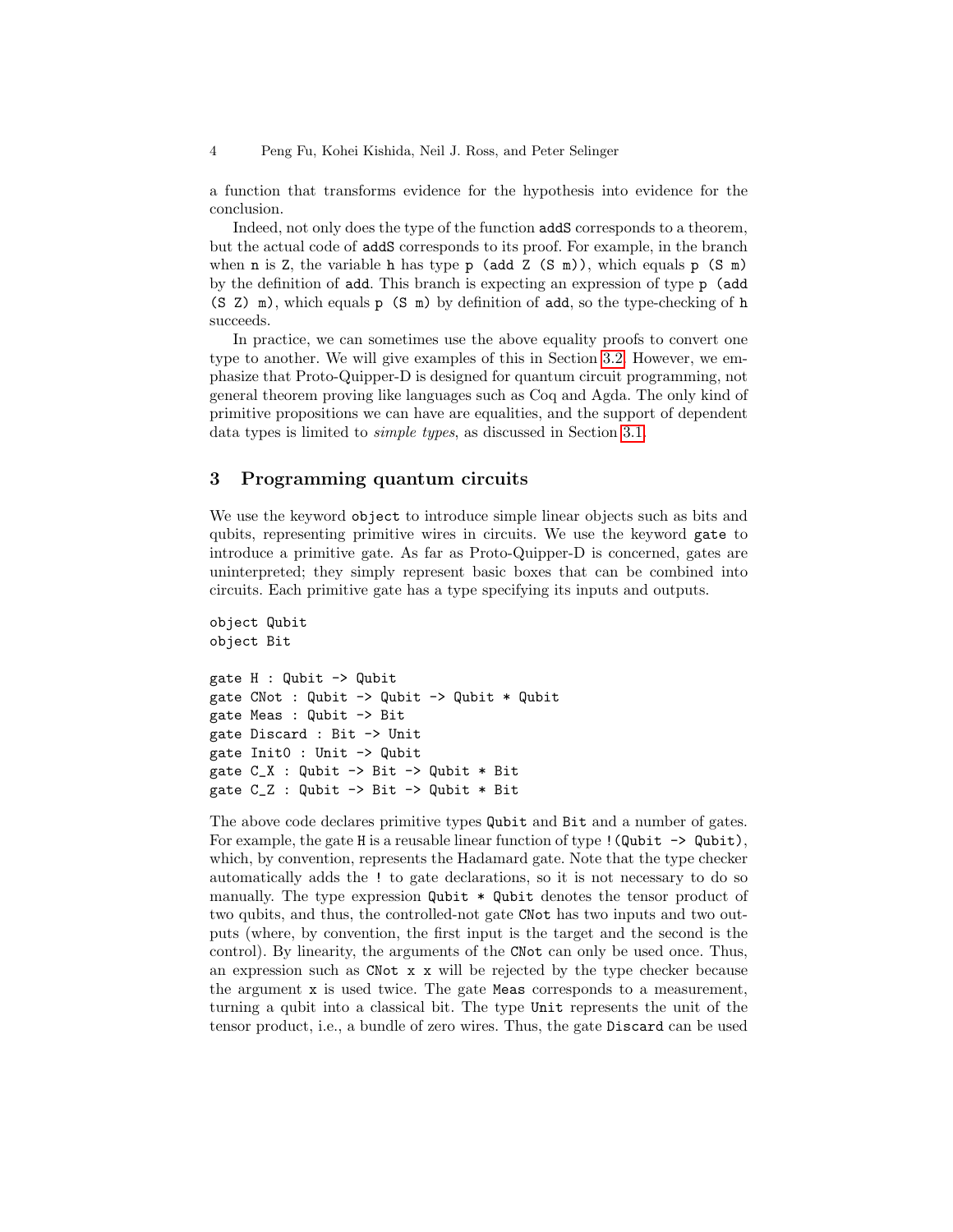to discard a classical bit, and the gate Init0 can be used to initialize a qubit (by convention, in state  $|0\rangle$ ). We also introduce two classically-controlled gates C<sub>\_</sub>X and C<sub>\_</sub>Z.

The following program produces a circuit that generates a Bell state:



```
bell00 : !(Unit -> Qubit * Qubit)bell00 u =
  let x = Int0 ()
      y = Init0()\mathtt{x'} = H \mathtt{x}(y, x') = CNot y x'in (y, x')
```
The initialization gate Init0 inputs a unit, denoted by  $($ ), and outputs a qubit. If we want to display the circuit generated by the function bell00, we can use Proto-Quipper's box function:

```
bell00Box : Circ(Unit, Qubit * Qubit)
bell00Box = box Unit bell00
```
The box function inputs a circuit-generating function such as bell00 and produces a completed circuit of type Circ(Unit, Qubit \* Qubit). In the Proto-Quipper-D interactive shell, we can then type :d bell00Box to display the circuit.

The following program implements quantum teleportation.



```
bellMeas : !(Qubit -> Qubit -> Bit * Bit)
bellMeas x y =
 let (x', y') = CNot x y
     y' = H y'in (Meas x', Meas y'')
tele : !(Qubit -> Qubit)
tele phi =
 let (bob, alice) = bell00 ()
      (a', phi') = bellMeas alice phi
```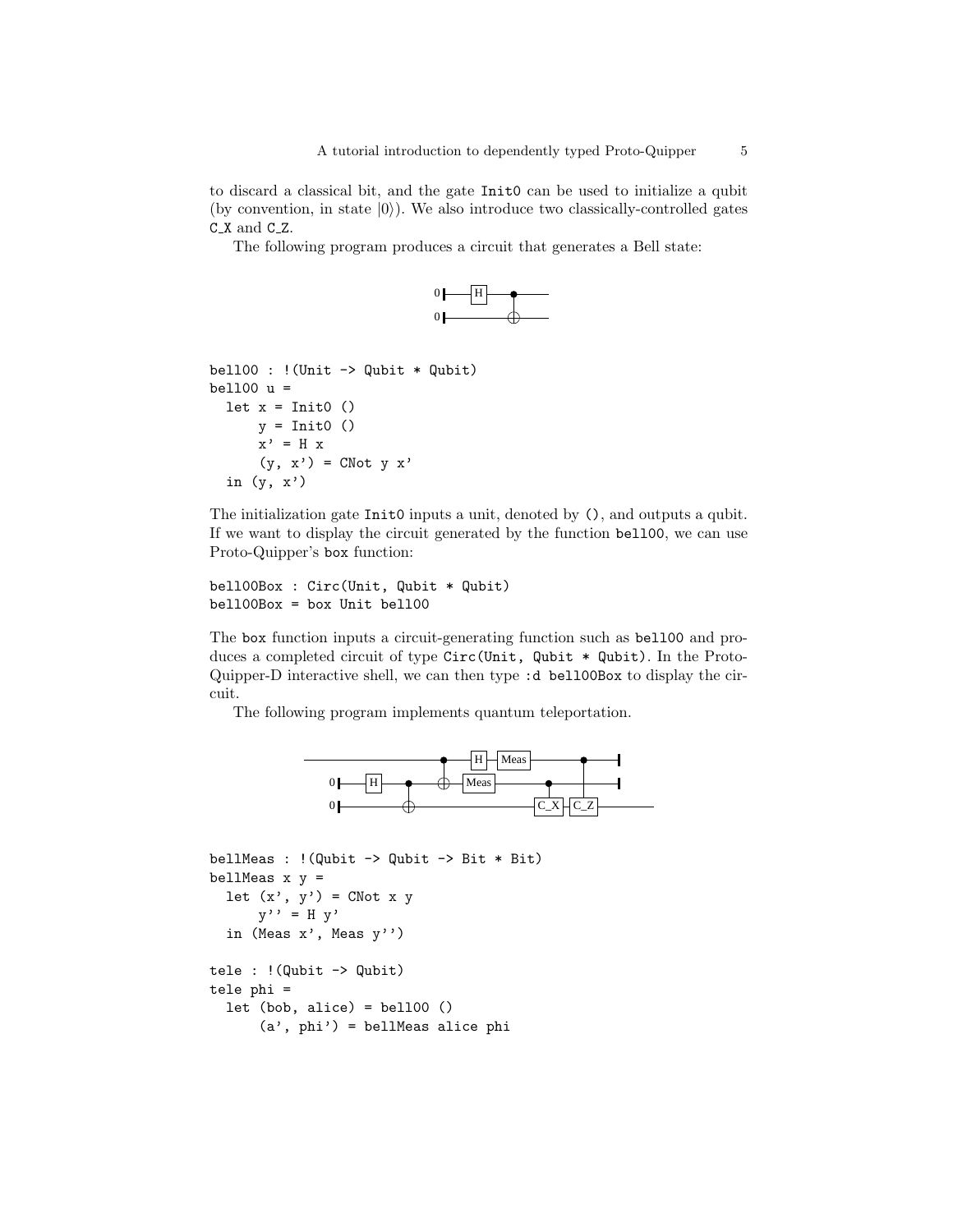```
(bob', a'') = C_X bob a'(r, phi'') = C_Z bob' phi'u = Discard phi''
   u =Discard a''
in r
```
### <span id="page-5-0"></span>3.1 Simple types

Following Quipper, Proto-Quipper-D makes a distinction between parameters and states. Parameters are values that are known at circuit generation time, while states are only known at circuit execution time. For example, the type Nat represents a parameter, while the type Qubit represents a state.

In Proto-Quipper-D, we use the concept of *simple types* to describe states. As discussed earlier, simple types can be introduced using the keyword object. In practice, it is more common to create simple types by composing existing ones. For example, Qubit \* Qubit is also a simple type. For this reason, we call the tensor product a simple type constructor. In Proto-Quipper-D, the programmer can also define families of new simple types using the simple keyword. For example, the following defines a type family Vec, and Vec Qubit n is a simple type.

```
simple Vec a : Nat -> Type where
   Vec a Z = VMi1Vec a(S_n) = VCons a (Vec a_n)
```
The expression Nat  $\rightarrow$  Type is a kind expression. It means that Vec a n is a type whenever n is a natural number. The two clauses after the simple keyword are the definition of the type Vec a n. The first clause says that an element of the type Vec a Z can be constructed by the constructor VNil. The second clause says that an element of the type  $Vec$  a  $(S \n n)$  can be constructed by applying the constructor VCons to a term of type a and a term of type Vec a n. Therefore, Vec a n represents a vector of n elements of type a.

The type Vec a n is an example of *dependent data type*, where the data type Vec a n depends on some term n of type Nat. In the interpreter, we can query the types of VNil and VCons (by typing :t VNil). They have the following types.

```
VNil : forall (a : Type) -> Vec a Z
VCons : forall (a : Type) \rightarrow forall (n : Nat) \rightarrowa \rightarrow Vec a n \rightarrow Vec a (S \n n)
```
In Proto-Quipper-D, all data constructors are reusable, so there is no need for them to have an explicit bang-type. The leading forall keyword means that programmers do not need to supply that argument when calling the function. We call such quantification *irrelevant quantification*. For example, when using VCons, we only need to give it two arguments, one of type a and one of type Vec a n.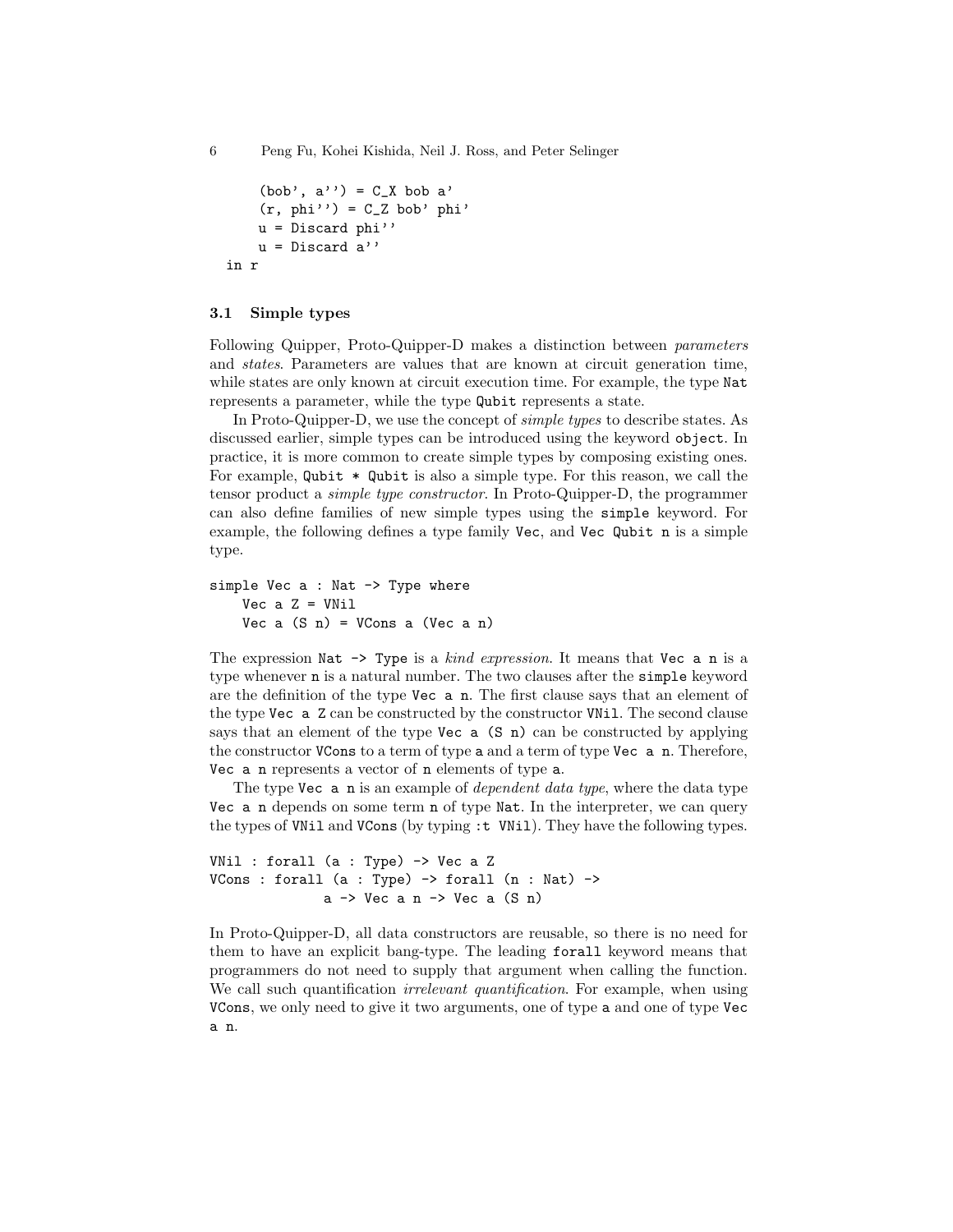The simple data type declaration is currently the only way to introduce dependent data types in Proto-Quipper-D. Semantically, simple types corresponds to states. Syntactically, a simple type can uniquely determine the size and the constructors of its data. The type checker will check whether a simple data type declaration is well-defined. Note that not all dependent data types are simple types. For example, the following declaration will not pass the type checker.

```
simple ColorVec a : Nat -> Type where
  ColorVec a Z = CNil
  ColorVec a (S n) = VConsBlue a (ColorVec a n)
  ColorVec a(S \nvert N) = VConsRed \nvert a (ColorVec \nvert n)
```
The ColorVec data type is ambiguous when the parameter is S n, as the constructor in this case can be either VConsBlue or VConsRed.

In general, checking whether a simple type is well-defined is equivalent to deciding whether a general recursive function is well-defined and terminating, which is undecidable. Currently, Proto-Quipper-D checks whether a simple data type declaration is well-defined using the same criterion as checking primitive recursion [\[14\]](#page-15-17).

#### <span id="page-6-0"></span>3.2 Using Leibniz equality

Suppose we want to define a function that reverses the order of the components in a vector. One way to do this is to use an accumulator: we traverse the vector while prepending each element to the accumulator. This can be expressed by the reverse aux function defined below.

```
reverse_aux : ! (a : Type) \rightarrow (n m : Nat) \rightarrowVec a n \rightarrow Vec a m \rightarrow Vec a (add n m)
reverse_aux a n m v1 v2 =
  case n of
    Z \rightarrow let VNil = v1 in v2
    S n' \rightarrowlet VCons q g s = v1 inlet ih = reverse_aux a n' (S \t m) qs (VCons q v2) in
       addS (Vec a) n' m ih
```
Note that the type of reverse aux indicates that the length of the output vector is the sum of the lengths of the input vectors. In the definition for reverse aux, we use v1 and v2 exactly once in each branch, which respects linearity. In the second branch of reverse aux, the type checker expects an expression of type Vec a (add (S n') m), but the expression ih, obtained from the recursive call, has type Vec a (add n' (S m)). We therefore use the theorem addS from Section [2](#page-1-0) to convert the type to Vec  $a$  (add  $(S \n n')$  m). We can then use reverse\_aux to define the reverse vec function, which requires a similar type conversion.

```
reverse_vec : ! (a : Type) \rightarrow (n : Nat) \rightarrow Vec a n \rightarrow Vec a n
reverse_vec a n v = addZ (Vec a) n (reverse_aux a n Z v VNil)
```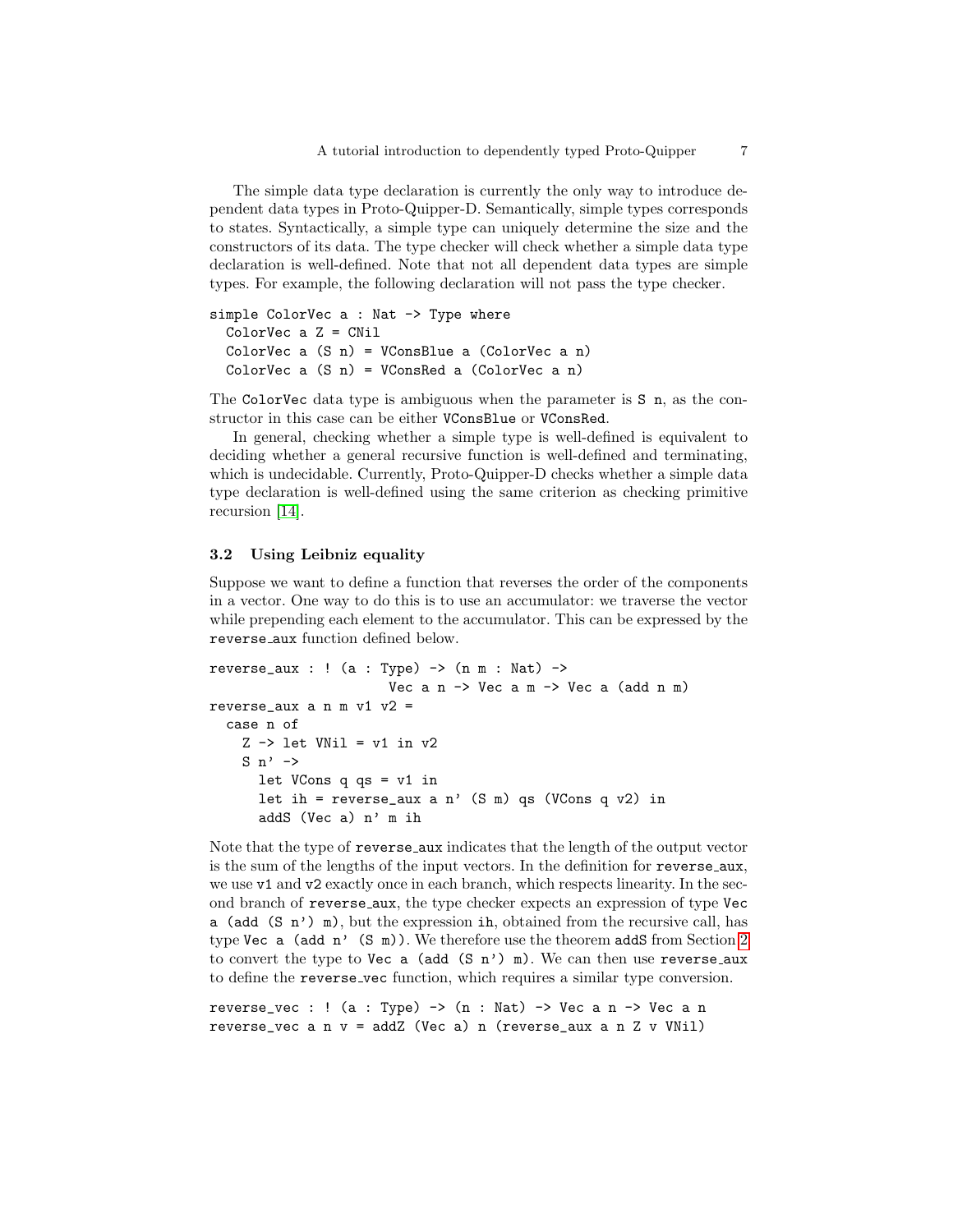#### 3.3 Families of quantum circuits

We can use simple data types such as vectors to define functions that correspond to families of circuits. As an example, we consider the well-known quantum Fourier transform [\[19\]](#page-15-18). The quantum Fourier transform is the map defined by

$$
|a_1,\ldots,a_n\rangle \mapsto \frac{(|0\rangle + e^{2\pi i 0.a_1a_2\ldots a_n}|1\rangle)\ldots(|0\rangle + e^{2\pi i 0.a_{n-1}a_n}|1\rangle)(|0\rangle + e^{2\pi i 0.a_n}|1\rangle)}{2^{n/2}}
$$

.

where  $0.a_1...a_n$  is the binary fraction  $a_1/2 + a_2/4 + ... + a_n/2^n$ . Circuits for the quantum Fourier transform can be constructed using the Hadamard gate H and the controlled rotation gates  $R(k)$  defined by

$$
R(k) = \begin{pmatrix} 1 & 0 & 0 & 0 \\ 0 & 1 & 0 & 0 \\ 0 & 0 & 1 & 0 \\ 0 & 0 & e^{2\pi i/2^k} \end{pmatrix}.
$$

The family of gates  $R(k)$  can be declared in Proto-Quipper-D as follows:

gate R Nat : Qubit -> Qubit -> Qubit \* Qubit

Applying the Hadamard gate to the first qubit produces the following state

$$
H_1|a_1,\ldots,a_n\rangle=\frac{1}{\sqrt{2}}(|0\rangle+e^{2\pi i0.a_1}|1\rangle)\otimes|a_2,\ldots,a_n\rangle,
$$

where the subscript on the gate indicates the qubit on which the gate acts. We then apply a sequence of controlled rotations using the the first qubit as the target. This yields

$$
R(n)_{1,n}\ldots R(2)_{1,2}H_1|a_1,\ldots,a_n\rangle = \frac{1}{2^{1/2}}(|0\rangle + e^{2\pi i 0.a_1a_2\ldots a_n}|1\rangle) \otimes |a_2,\ldots,a_n\rangle,
$$

where the subscripts i and j in  $R(k)_{i,j}$  indicate the target and control qubit, respectively. When  $n = 5$ , the above sequence of gates corresponds to the following circuit.



To construct such a circuit in Proto-Quipper-D, we first define the rotate function, which will produce a cascade of rotations with a single target. The rotations in the above circuit are then generated by oneRotation 4.

```
rotate : ! forall (y : Nat) \rightarrow Nat \rightarrowQubit \rightarrow Vec Qubit y \rightarrow Qubit * Vec Qubit y
rotate k q v =
```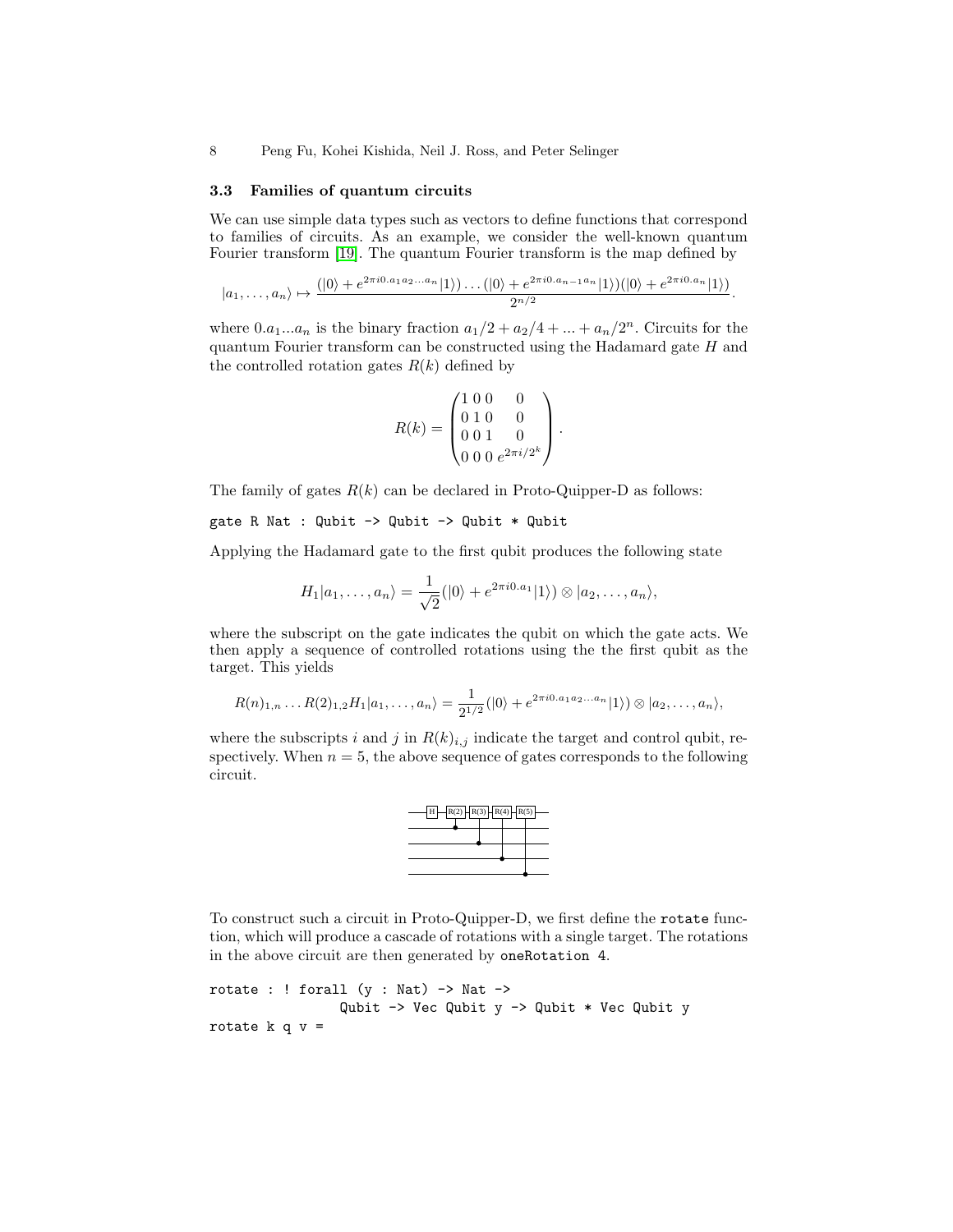```
case v of
      VNil \rightarrow (q, VNil)
      VCons x xs ->
         let (q', x') = R k q x(q', xs') = rotate (S k) q' xs
         in (q'', VCons x' xs')
oneRotation : ! (n : Nat) ->
                      Circ(Qubit * Vec Qubit n, Qubit * Vec Qubit n)
oneRotation n =
  box (Qubit * Vec Qubit n)
    (\lambda x \rightarrow \text{let } (q, v) = x \text{ in rotate } 2 \text{ (H q) } v)
```
The rotate function uses the input vector v for controls and recursively applies the rotation gate R to the target qubit q, updating the rotation angle at each step. To program the full quantum Fourier transform, we apply the Hadamard and controlled rotations recursively to the rest of input qubits.

```
qft : ! forall (n : Nat) -> Vec Qubit n -> Vec Qubit n
qft v =case v of
   VNil -> VNil
   VCons q qs ->
     let q' = H q(q', qs') = rotate 2 q' qs
         qs'' = qft qs'
     in VCons q'' qs''
qftBox : ! (n : Nat) -> Circ(Vec Qubit n, Vec Qubit n)
qftBox n = box (Vec Qubit n) qft
```
For example, qftBox 5 generates the following circuit.

| $R(2)$ $R(3)$ $R(4)$ $R(5)$ |                      |
|-----------------------------|----------------------|
|                             | $R(2)$ $R(3)$ $R(4)$ |
|                             | $R(2)$ $R(3)$<br>피   |
|                             | R(2)                 |

The input qubits of the circuit above use a big-endian ordering. We can convert to little-endian ordering by reversing the input vector.

```
qftBoxLittle : ! (n : Nat) -> Circ(Vec Qubit n, Vec Qubit n)
qftBoxLittle n = box (Vec Qubit n) (\lambda v -> qft (reverse_vec Qubit n v))
```
Then qftBoxLittle 5 generates the following circuit.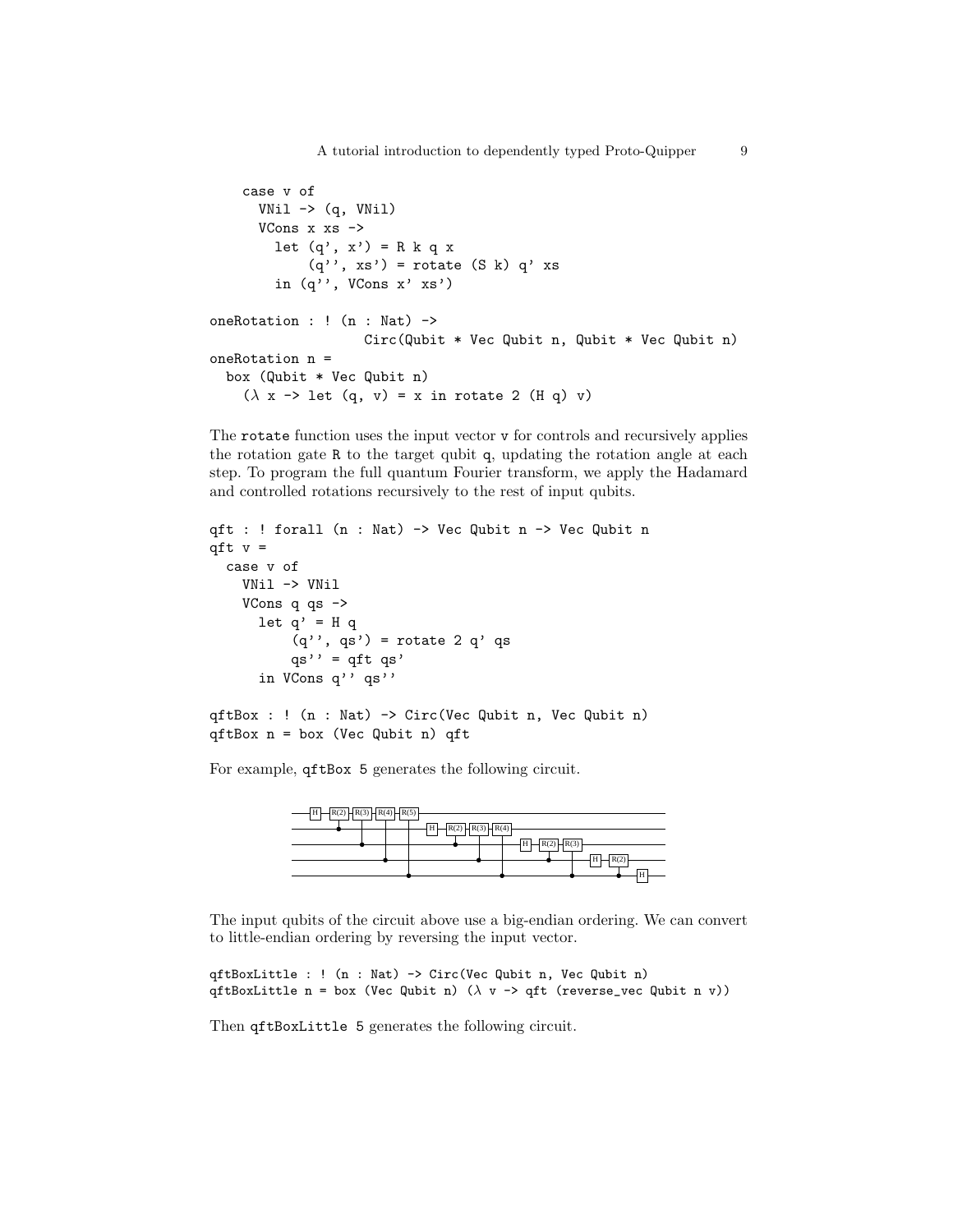10 Peng Fu, Kohei Kishida, Neil J. Ross, and Peter Selinger



#### 3.4 Type classes for simple types and parameter types

Proto-Quipper-D is equipped with a type class mechanism that allows the user to define type classes and instances [\[29\]](#page-16-4). In addition, Proto-Quipper-D has two built-in type classes called Simple and Parameter, which are useful for programming with simple types and parameter types, respectively. The user cannot directly define instances for these two classes. Instead, instances for Simple and Parameter are automatically generated from data type declarations.

When a simple data type is defined, the type checker automatically makes the type an instance of the Simple class and, if appropriate, of the Parameter class. Similarly, when algebraic data types such as List and Nat are defined, the type checker makes instances of the Parameter class when possible. For example, consider the following programs.

```
data List a = Nil | Cons a (List a)
kill : ! forall a \rightarrow (Parameter a) => a \rightarrow Unit
kill x = ()test1 : !(List Nat -> Unit)
test1 x = kill xtest2 : !(List Qubit -> Unit)
test2 x =kill x
```
The argument of the function kill must be a parameter. The expression test1 is well-typed, because List Nat is a member of the Parameter class. But test2 fails to type-check because List Qubit is not a member of the Parameter class.

Simple types are useful for describing the types of certain operations that require a circuit, rather than a family of circuits. Examples are boxing, unboxing, and reversing a circuit:

```
box : (a : Type) \rightarrow forall (b : Type) \rightarrow(Simple a, Simple b) => !(a \rightarrow b) \rightarrow Circ(a, b)unbox : forall (a b : Type) ->
             (Simple a, Simple b) => Circ(a, b) -> !(a \rightarrow b)reverse : forall (a b : Type) ->
              (Simple a, Simple b) => Circ(a, b) -> Circ(b, a)
```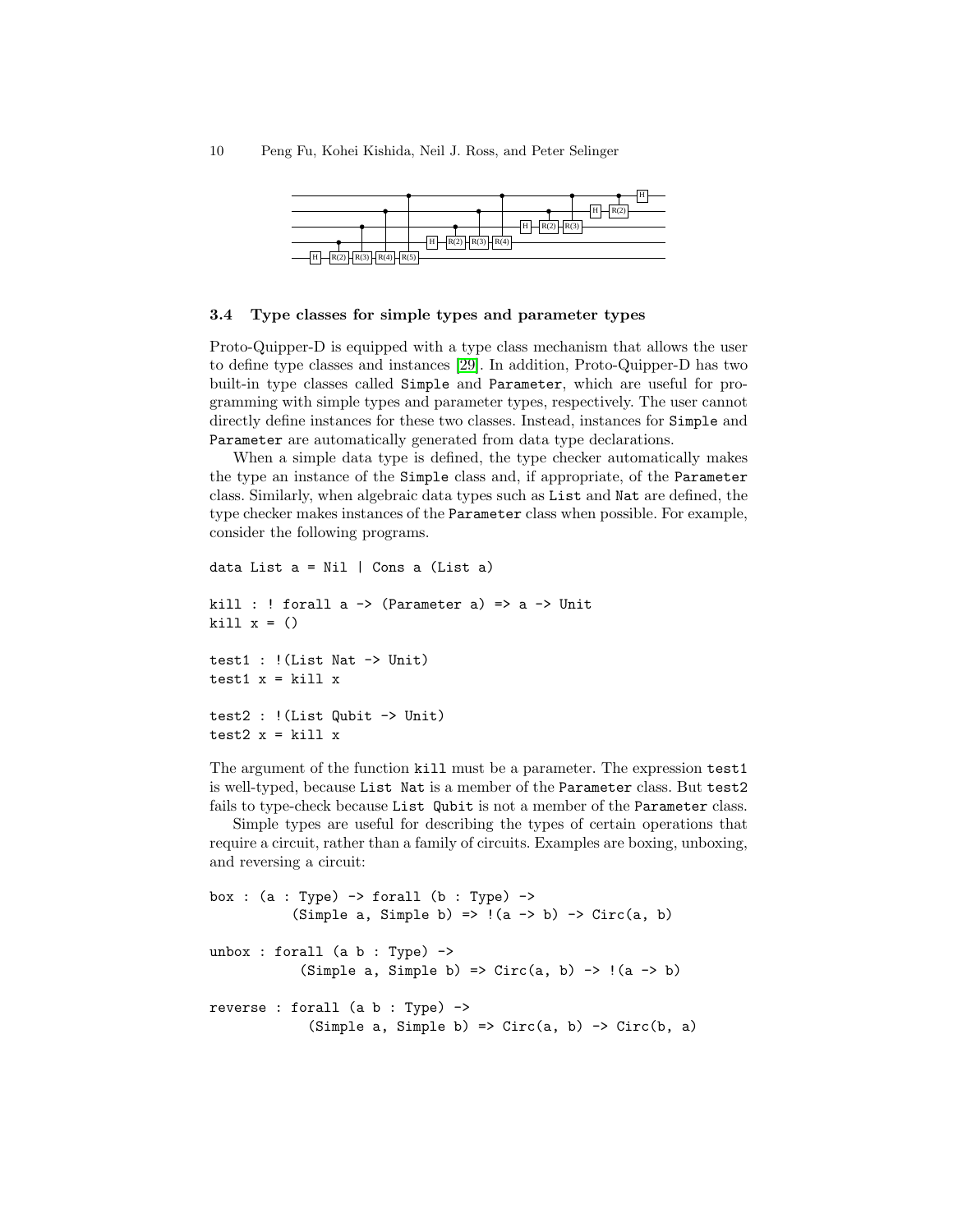The type of box implies that only functions of simple type can be turned into boxed circuits. The following program will not type-check because List Qubit is not a simple type.

boxId : Circ(List Qubit, List Qubit) boxId = box (List Qubit)  $(\lambda x \rightarrow x)$ 

With the built-in function reverse, we can now compute the inverse of qftBox.

boxQftRev : !  $(n : Nat) \rightarrow Circ(Vec Qubit n, Vec Qubit n)$ boxQftRev n = reverse (qftBox n)

By definition, the family of circuits represented by boxQftRev is obtained by taking the inverse of every member of the family of circuits represented qftBox. For example, boxQftRev 5 generates the following circuit.

|                                                                 |                                | $R^*(5)$ $R^*(4)$ $R^*(3)$ $R^*(2)$ $H$ |
|-----------------------------------------------------------------|--------------------------------|-----------------------------------------|
|                                                                 | $R^*(4)$ $R^*(3)$ $R^*(2)$ $H$ |                                         |
| $R^*(3)$ $R^*(2)$ $\rightarrow$ H<br>$+R*(2)^{\dagger}$<br>-Ін' |                                |                                         |
| H                                                               |                                |                                         |

## <span id="page-10-0"></span>4 Type-safe management of garbage qubits

In quantum computing, it is often necessary to provide classical oracles to a quantum algorithm. These oracles are reversible implementations of classical boolean functions. Consider the example of the single bit full adder. If the inputs are a, b and carryIn, then the boolean expression xor (xor a b) carryIn calculates the sum of a, b and carryIn while the boolean expression (a && b) || (a && carryIn) || (b && carryIn) calculates the output carry.

We can implement the single bit adder as a reversible quantum circuit. Suppose that the boolean operations xor, ||, and && are given as reversible circuits of type !(Qubit -> Qubit -> Qubit \* Qubit). Here, the first qubit in the output of each function is the result of the operation, whereas the second qubit is a "garbage" qubit that cannot be discarded since this would violate linearity. As a result, the following naive implementation of the adder generates 7 garbage qubits and has a 9-tuple of qubits as its return type.

```
adder : ! (Qubit \rightarrow Qubit \rightarrow Qubit \rightarrowQubit * Qubit * Qubit * Qubit * Qubit *
                    Qubit * Qubit * Qubit * Qubit)
adder a b carryIn =
  let (a1, a2, a3) = copy3 a
      (b1, b2, b3) = copy3 b(carryIn1, carryIn2, carryIn3) = copy3 carryIn
      (g1, r) = xor a1 b1
```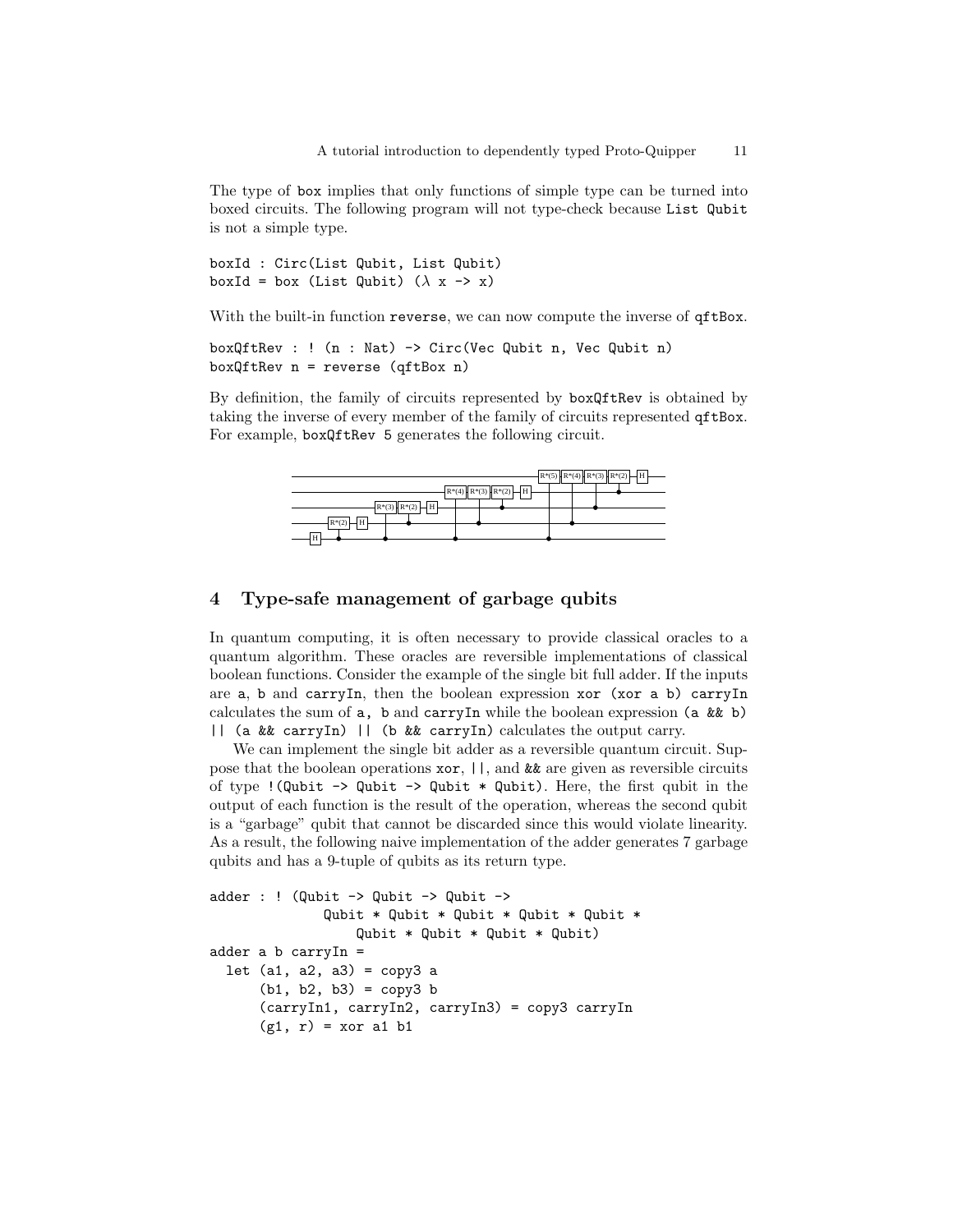```
(g2, s) = xor carryIn1 r
    (g3, c1) = a2 & b2
    (g4, c2) = a3 & carry In2
    (g5, c3) = b3 && carryIn3
    (g6, c4) = c1 || c2(g7, carryOut) = c4 || c3in (s, carryOut, g1, g2, g3, g4, g5, g6, g7)
```
Due to linearity, the copying of a classical qubit must be explicit. In the code above, copy3 is a function that produces three copies of a qubit that is in a classical state, i.e., copy3 corresponds to the following circuit.



The above implementation of the adder is hard to read and awkward to compose with other circuits, because its type keeps track of all the garbage qubits produced throughout the computation. In Proto-Quipper-D, we solve this problem using monads [\[13\]](#page-15-19), existential dependent types, and existential circuit boxing.

Instead of using the type  $!(\text{Qubit} \rightarrow \text{Qubit} \rightarrow \text{Qubit} \ast \text{Qubit})$ , we give xor, ||, and && the type !(Qubit -> Qubit -> WithGarbage Qubit), where WithGarbage is a monad that will take care of the garbage qubits. The idiomatic implementation of the full adder in Proto-Quipper-D is the following.

```
adder : !(Qubit -> Qubit -> Qubit -> WithGarbage (Qubit * Qubit))
adder a b carryIn = do
 let (a1, a2, a3) = copy3 a
      (b1, b2, b3) = copy3 b(carryIn1, carryIn2, carryIn3) = copy3 carryIn
 s <- [| xor (xor a1 b1) (pure carryIn1)|]
 carryOut <- [| [| (a2 && b2) || (a3 && carryIn2) |] || (b3 && carryIn3) |]
 return (s, carryOut)
```
Proto-Quipper-D implements idiom brackets [\[16\]](#page-15-20) of the form [| f a b c |]. This expression will be translated to join (ap (ap ( $p$ ure f) a) b) c), where ap, pure and join have the following types.

ap : ! forall (a b : Type)  $\rightarrow$  forall (m : Type  $\rightarrow$  Type)  $\rightarrow$  $(Monad m) \Rightarrow m (a \Rightarrow b) \Rightarrow m a \Rightarrow m b$ pure : ! forall (m : Type -> Type) -> (Monad m) => forall (a : Type)  $\rightarrow$  a  $\rightarrow$  m a join : ! forall (a : Type) -> forall (m : Type -> Type) ->  $(Monad m) \Rightarrow m (m a) \Rightarrow m a$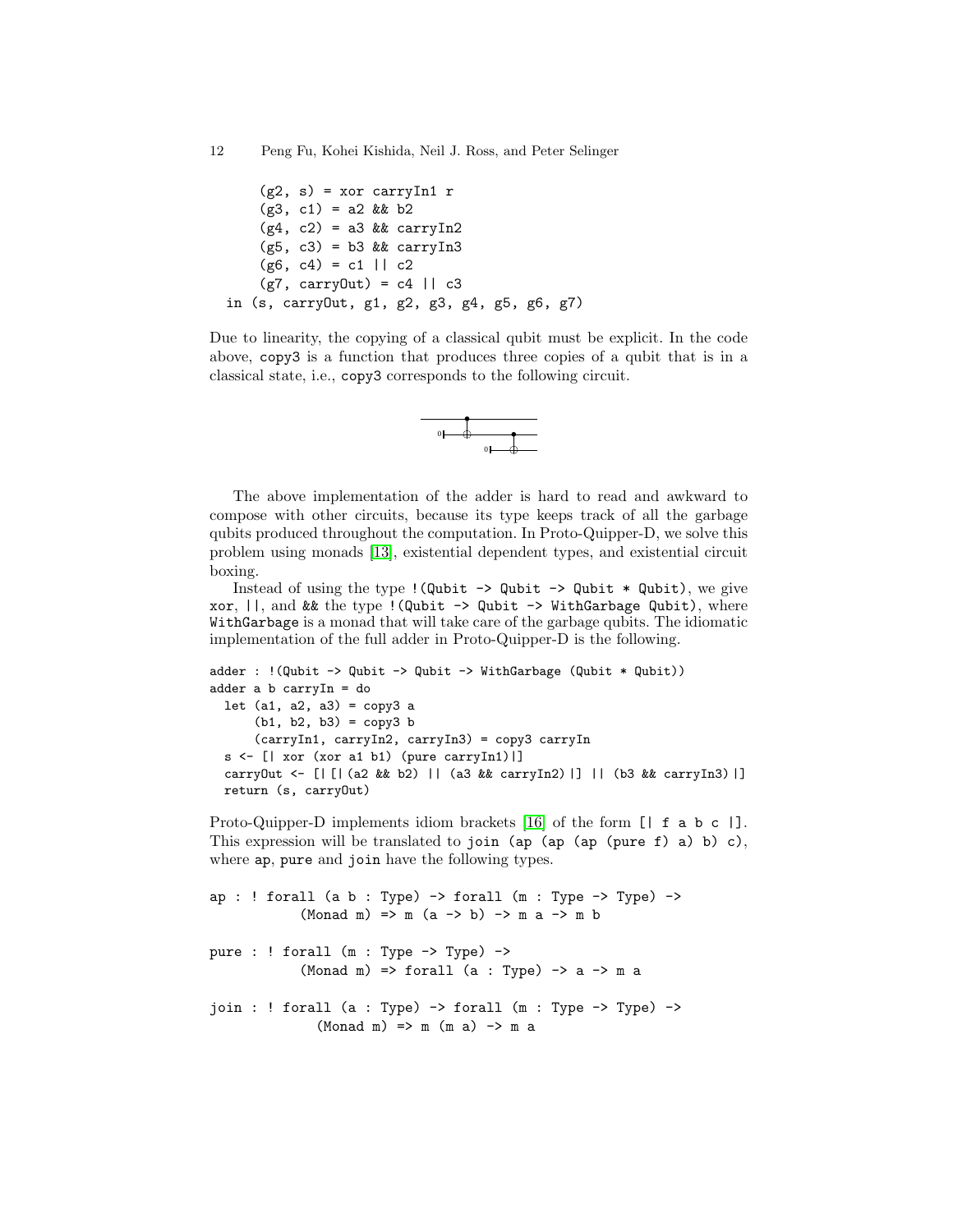We now briefly discuss the definition of the WithGarbage monad.

data WithGarbage  $a = WG ((n : Nat) * Vec Qubit n) a$ instance Monad WithGarbage where return  $x = WG (Z, VMi1) x$ bind wg  $f = \text{let } WG$  ng  $r = wg$  $(n, g) = ng$ WG mg'  $r' = f r$  $(m, g') = mg'$ in WG (add n m, append  $g g'$ ) r'

The type  $(x : A) * B$  is an *existential dependent type*, corresponding to the existential quantification  $\exists x : A \cdot B$  of predicate logic. Just as for dependent function types, the type  $B$  may optionally mention the variable  $x$ . The elements of the type  $(n : Nat) * Vec$  Qubit n are pairs  $(n, v)$ , where n : Nat and v : Vec Qubit n. Thus, WithGarbage a contains a vector of qubits of a unknown length and a value of type a. In the definition of the WithGarbage monad, the return function does not generate any garbage qubits. The bind function combines the garbage qubits from the two computations wg and f. Note that it uses the append function to concatenate two vectors.

The standard way to dispose of a qubit (and turn it into garbage) is via the following dispose method.

```
class Disposable a where
  dispose : a -> WithGarbage Unit
instance Disposable Qubit where
  dispose q = WG(1, VCons q VNil) ()
```
So for example, we can implement xor as follows. Note that the implemented circuit is not optimal, but it serves to illustrate the point.

```
xor : !(Qubit -> Qubit -> WithGarbage Qubit)
xor x \, y =do let z = \text{Init0} ()
          (z', x') = CNot z x
          (z''), y') = CNot z' y
     dispose x'
     dispose y'
     return z''
```
Using the WithGarbage monad, we can essentially program as if the extra garbage qubits do not exist. Next, we need a type-safe way to uncompute the garbage qubits. We achieve this with the function with computed below, which takes a garbage-producing function and turns it into a function that produces no garbage. The implementation of with computed relies on the following built-in function: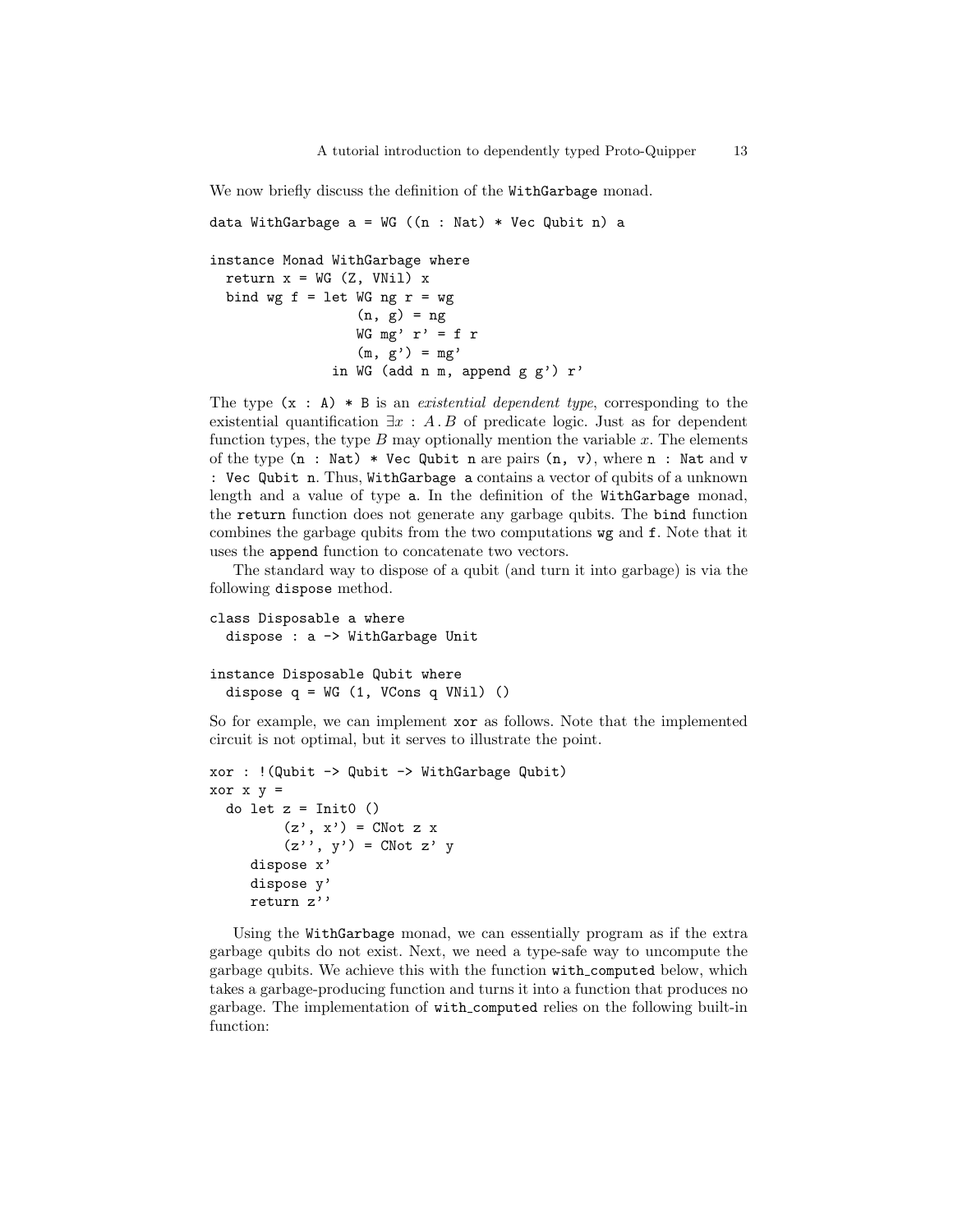```
existsBox : (a : Type) -> forall (b : Type) ->
                  (Simple a, Parameter b) => (p : b \rightarrow Type) ->
                  !(a \rightarrow (n : b) * p n) \rightarrow(n : b) * ((Simple (p n)) \Rightarrow Circ(a, p n))
```
Intuitively, the existsBox construct is used to box an existential function. It takes a circuit generating function of type  $!(a \rightarrow (n : b) * p n)$  as input and turns it into an *existential circuit* of the type  $(n : b) * Circ(a, p n)$ . Using existsBox, we can define with computed:

```
with_computed : ! forall d \rightarrow (a b c : Type) ->
                       (Simple a, Simple b) =>
                       !(a -> WithGarbage b) ->
                       !(c * b -> d * b) -> (c * a -> d * a)
with_computed a b c f g input =
  let (y, x) = input(_, circ) = existsBox a (\lambda x \rightarrow \text{Vec} Qubit x * b) (\lambda z \rightarrow \text{undarbage} (f z))
      h' = unbox circ
       (v, r) = h' xcirc_rev = unbox (reverse circ)
       (d, r') = g (y, r)
      res = circ\_rev (v, r')in (d, res)
```
The with computed function inputs a function  $f : a \rightarrow WithGarbage$  b and a second function  $g : c * b \rightarrow d * b$ , and produces a garbage-free circuit c \* a  $\rightarrow$  d \* a corresponding to the following diagram. Of course each wire may correspond to multiple qubits, as specified in its type.



Note that this construction is type-safe, because it guarantees that there will be no uncollected garbage, regardless of how much garbage the function  $f$  actually produces. However, Proto-Quipper-D does not guarantee the semantic correctness of the resulting circuit; it could happen that a qubit that is supposed to be returned in state  $|0\rangle$  is returned in some other state. Since semantic correctness is in general undecidable, Proto-Quipper-D makes no attempt to prove it. Consequently, a failure of semantic correctness is considered to be a programming error, rather than a type error. However, the syntactic correctness of the generated circuits is guaranteed by the type system.

Using the with computed function and a few helper functions, we can obtain the following reversible version of adder.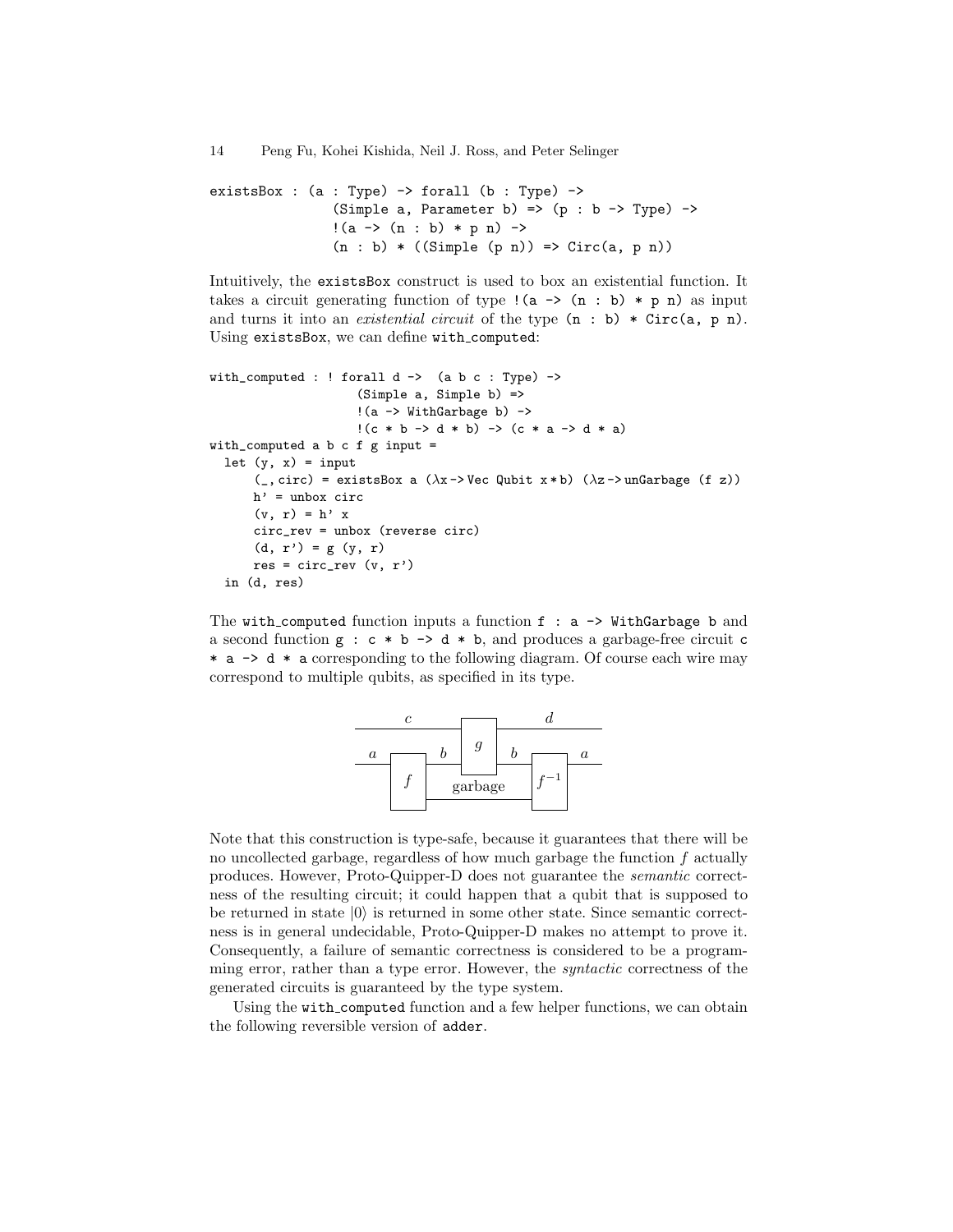

## 5 Case studies

Beyond the simple examples that were considered in this tutorial, we have conducted two nontrivial programming case studies using Proto-Quipper-D. The first one is an implementation of the binary welded tree algorithm [\[4\]](#page-15-21), which features the use of the dependent vector data type. The second is a boolean oracle for determining the winner of a completed game of Hex, which features the use the of WithGarbage and State monads. Both implementations are distributed with Proto-Quipper-D, in test/BWT.dpq and test/Hex3.dpq, respectively. The largest oracle contains 457,383 gates. For this oracle, type checking is nearly instantaneous (it takes less than 1 second), and circuit generation takes about 2.5 minutes on a 3.5 GHz CPU (4 cores), 16 GB memory desktop machine.

# 6 Conclusion

In this tutorial, we introduced the quantum programming language Proto-Quipper-D through a series of examples. Proto-Quipper-D is an experimental language and is currently under active development. Due to space constraints, we did not discuss all of the features of Proto-Quipper-D. Our goal was to highlight the use of linear and dependent types in quantum circuit programming. All the programs in the tutorial are available in test/Tutorial.dpq of the Proto-Quipper-D distribution.

#### Acknowledgements

This work was supported by the Air Force Office of Scientific Research under award number FA9550-15-1-0331. Any opinions, findings and conclusions or recommendations expressed in this material are those of the authors and do not necessarily reflect the views of the U.S. Department of Defense.

## References

- <span id="page-14-1"></span>1. Agda documentation. <https://agda.readthedocs.io/en/v2.6.0.1/>, accessed: 2020-02-01
- <span id="page-14-0"></span>2. Arute, F. et al. (84 authors): Quantum supremacy using a programmable superconducting processor. Nature 574, 505–510 (2019)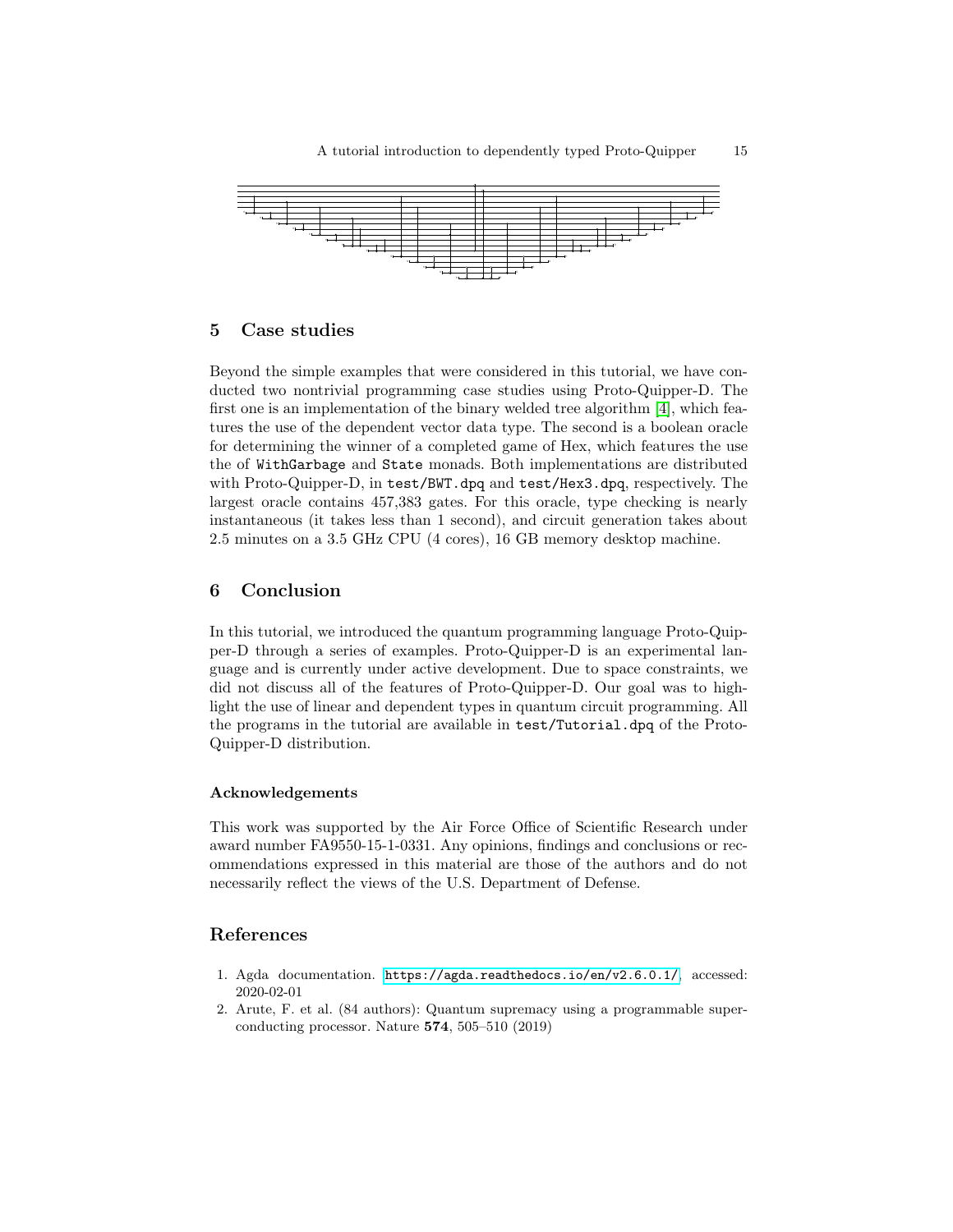- 16 Peng Fu, Kohei Kishida, Neil J. Ross, and Peter Selinger
- <span id="page-15-12"></span>3. Bove, A., Dybjer, P.: Dependent types at work. In: International LerNet ALFA Summer School on Language Engineering and Rigorous Software Development. pp. 57–99. Springer (2008)
- <span id="page-15-21"></span>4. Childs, A.M., Cleve, R., Deotto, E., Farhi, E., Gutmann, S., Spielman, D.A.: Exponential algorithmic speedup by a quantum walk. In: Proceedings of the 35th Annual ACM Symposium on Theory of Computing. pp. 59–68 (2003)
- <span id="page-15-6"></span>5. Circ. <https://cirq.readthedocs.io/en/stable/>, accessed: 2020-02-01
- <span id="page-15-13"></span>6. Coq documentation. <https://coq.inria.fr/documentation>, accessed: 2020-02-01
- <span id="page-15-14"></span>7. Fu, P., Kishida, K., Selinger, P.: Linear dependent type theory for quantum programming languages. In: Proceedings of the 35th Annual ACM/IEEE Symposium on Logic in Computer Science. ACM (2020), to appear
- <span id="page-15-7"></span>8. Girard, J.Y.: Linear logic. Theoretical Computer Science 50(1), 1–101 (1987)
- <span id="page-15-16"></span>9. Girard, J.Y., Lafont, Y., Taylor, P.: Proofs and Types. Cambridge University Press (1989)
- <span id="page-15-3"></span>10. Green, A.S., Lumsdaine, P.L., Ross, N.J., Selinger, P., Valiron, B.: An introduction to quantum programming in Quipper. In: Proceedings of the 5th International Conference on Reversible Computation. pp. 110–124. Springer (2013)
- <span id="page-15-4"></span>11. Green, A.S., Lumsdaine, P.L., Ross, N.J., Selinger, P., Valiron, B.: Quipper: A scalable quantum programming language. In: Proceedings of the 34th Annual ACM SIGPLAN Conference on Programming Language Design and Implementation. vol. 48, pp. 333–342. ACM (2013)
- <span id="page-15-0"></span>12. IBM Quantum Experience. <https://quantum-computing.ibm.com>, accessed: 2020-02-01
- <span id="page-15-19"></span>13. Jones, M.P.: Functional programming with overloading and higher-order polymorphism. In: International School on Advanced Functional Programming. pp. 97–136. Springer (1995)
- <span id="page-15-17"></span>14. Kleene, S.C.: Introduction to Metamathematics. Van Nostrand (1968)
- <span id="page-15-11"></span>15. Martin-Löf, P., Sambin, G.: Intuitionistic Type Theory. Bibliopolis Naples (1984)
- <span id="page-15-20"></span>16. McBride, C., Paterson, R.: Applicative programming with effects. Journal of Functional Programming  $18(1)$ , 1-13 (2008)
- <span id="page-15-1"></span>17. Monroe, C., Campbell, W.C., Duan, L.M., Gong, Z.X., Gorshkov, A.V., Hess, P., Islam, R., Kim, K., Pagano, G., Richerme, P., Senko, C., Yao, N.Y.: Programmable quantum simulations of spin systems with trapped ions (2019), [arXiv:1912.07845](http://arxiv.org/abs/1912.07845)
- <span id="page-15-2"></span>18. Mosca, M., Roetteler, M., Selinger, P.: Quantum Programming Languages (Dagstuhl Seminar 18381). Tech. rep., Schloss Dagstuhl, Leibniz-Zentrum für Informatik (2019)
- <span id="page-15-18"></span>19. Nielsen, M.A., Chuang, I.L.: Quantum Computation and Quantum Information. Cambridge University Press (2002)
- <span id="page-15-10"></span>20. Paykin, J., Rand, R., Zdancewic, S.: Qwire: A core language for quantum circuits. In: Proceedings of the 44th ACM SIGPLAN Symposium on Principles of Programming Languages. ACM SIGPLAN Notices, vol. 52, pp. 846–858. ACM (2017)
- <span id="page-15-15"></span>21. Peyton Jones, S.: Haskell 98 Language and Libraries: The Revised Report. Cambridge University Press (2003)
- <span id="page-15-5"></span>22. Qiskit. <https://qiskit.org/>, accessed: 2020-02-01
- <span id="page-15-9"></span>23. Rios, F., Selinger, P.: A categorical model for a quantum circuit description language. Extended abstract. In: Proceedings of the 14th International Workshop on Quantum Physics and Logic, QPL 2017, Nijmegen. Electronic Proceedings in Theoretical Computer Science, vol. 266, pp. 164–178 (2018)
- <span id="page-15-8"></span>24. Ross, N.J.: Algebraic and Logical Methods in Quantum Computation. Ph.D. thesis, Dalhousie University, Department of Mathematics and Statistics (2015), available from [arXiv:1510.02198](http://arxiv.org/abs/1510.02198)